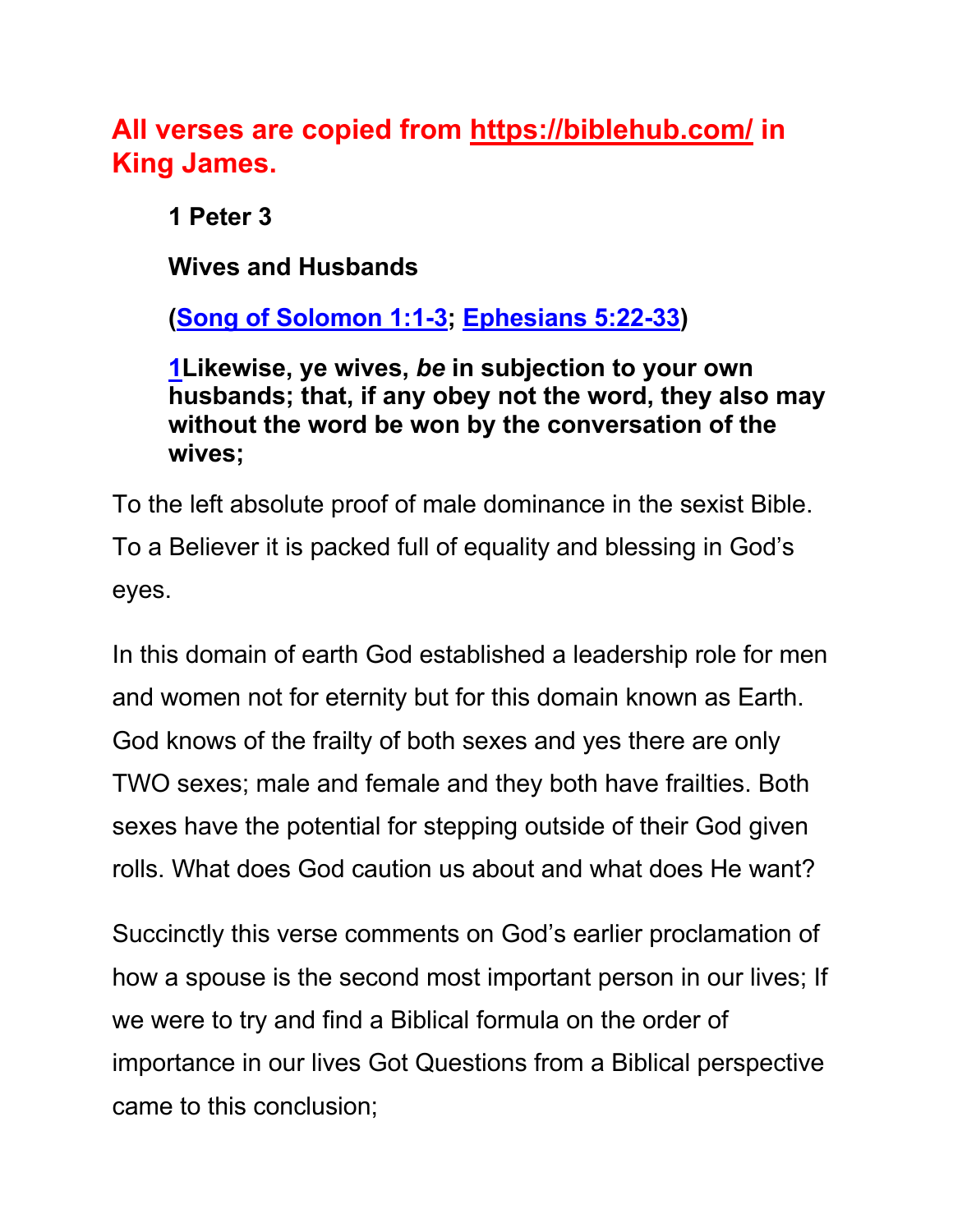*"God, spouse, children, parents, extended family, brothers and sisters in Christ, and then the rest of the world."*  From; https://www.gotquestions.org/family-priorities.html

For this earthly domain, God determined the best means of guidance, would put the man at the head as He had determined that Jesus would be the Head of the Church.

#### *Ephesians 5:23 For the husband is the head of the wife, even as Christ is the head of the church: and he is the saviour of the body.*

In the context of this first verse it is about two things. A good leader a good disciple and the power of the wife to bring her husband to where God wants him to be. This can be accomplished by being a good disciple before our Lord Jesus Christ.

Direction comes from God and if the husband is a good disciple of Christ then he will provide the guidance that God wants in the family. If the husband is not a good disciple or not a believer God declares that through the discipleship; speaking God's Word of Truth to her husband as the wife is obedient to Christ, she can help her husband to attain to the role God set before him.

**2While they behold your chaste conversation** *coupled* **with fear.**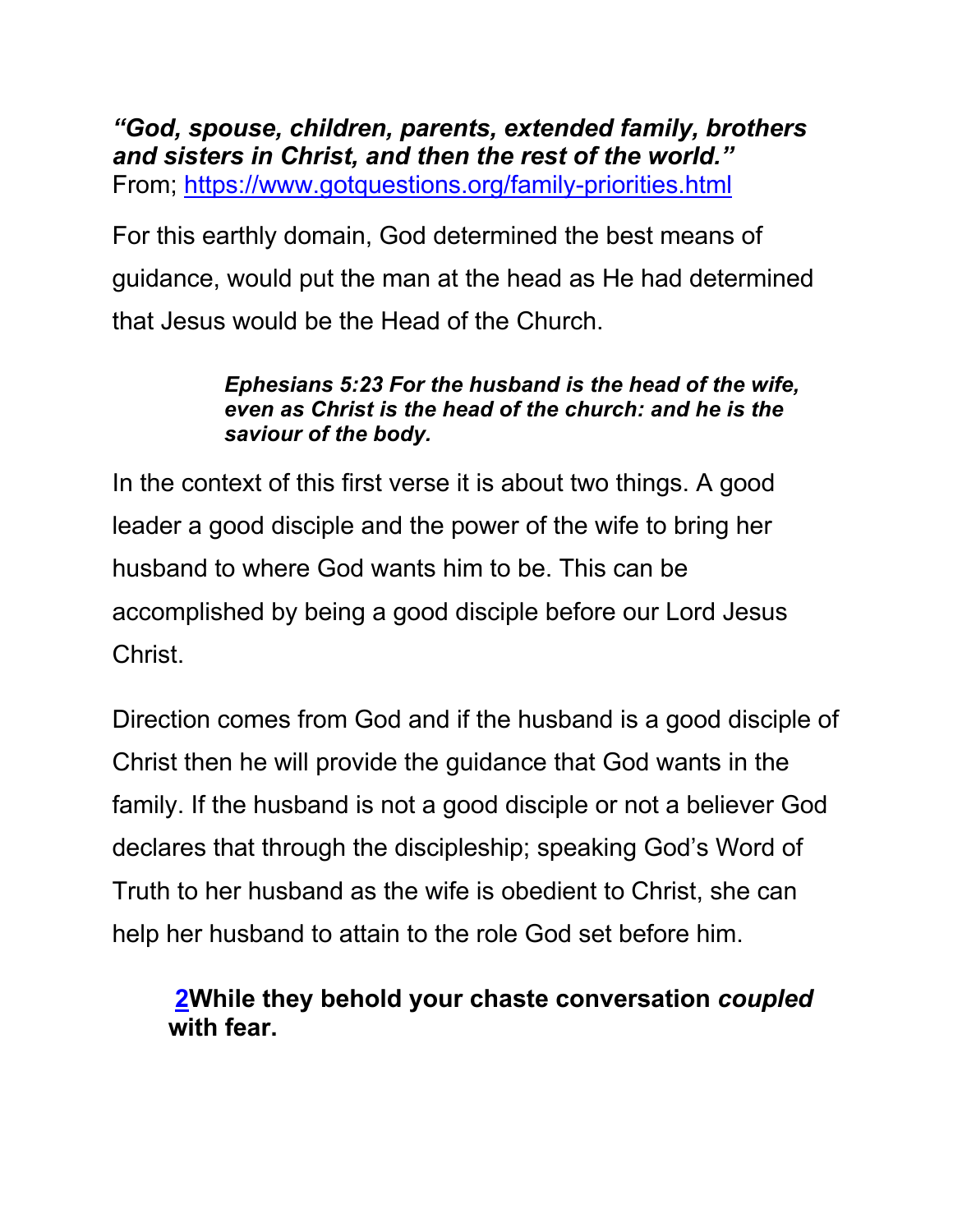This verse is directed to the husband identified in the verse as "they"; the woman in this case is to speak in "chaste conversation"

*From Strong's Concordance; Word help*

*"Chaste;*

*From the same as hagios; properly, clean, i.e. (figuratively) innocent, modest, perfect -- chaste, clean, pure."*

Meaning a woman with a pure clear mouth; not subjected to vile, spiteful or hurtful speech. Not given to grumbling or gossip.

*"Fear Fundamentally, 5401 /phóbos ("fear") means withdraw (separate from), i.e. flee (remove oneself) and hence to avoid because of dread (fright).]"*

The fear in the verse is not solely fear of the Lord by the woman but fear of the Lord by the man as well. As an unbelieving husband hears God's Divine Word spoken and displayed by his wife and hears of the ultimate outcome of standing against God the husband would become fearful of not abiding in Righteousness. The wife would be fearful in not delivering the message as God has lain it out.

**3Whose adorning let it not be that outward** *adorning* **of plaiting the hair, and of wearing of gold, or of putting on of apparel;**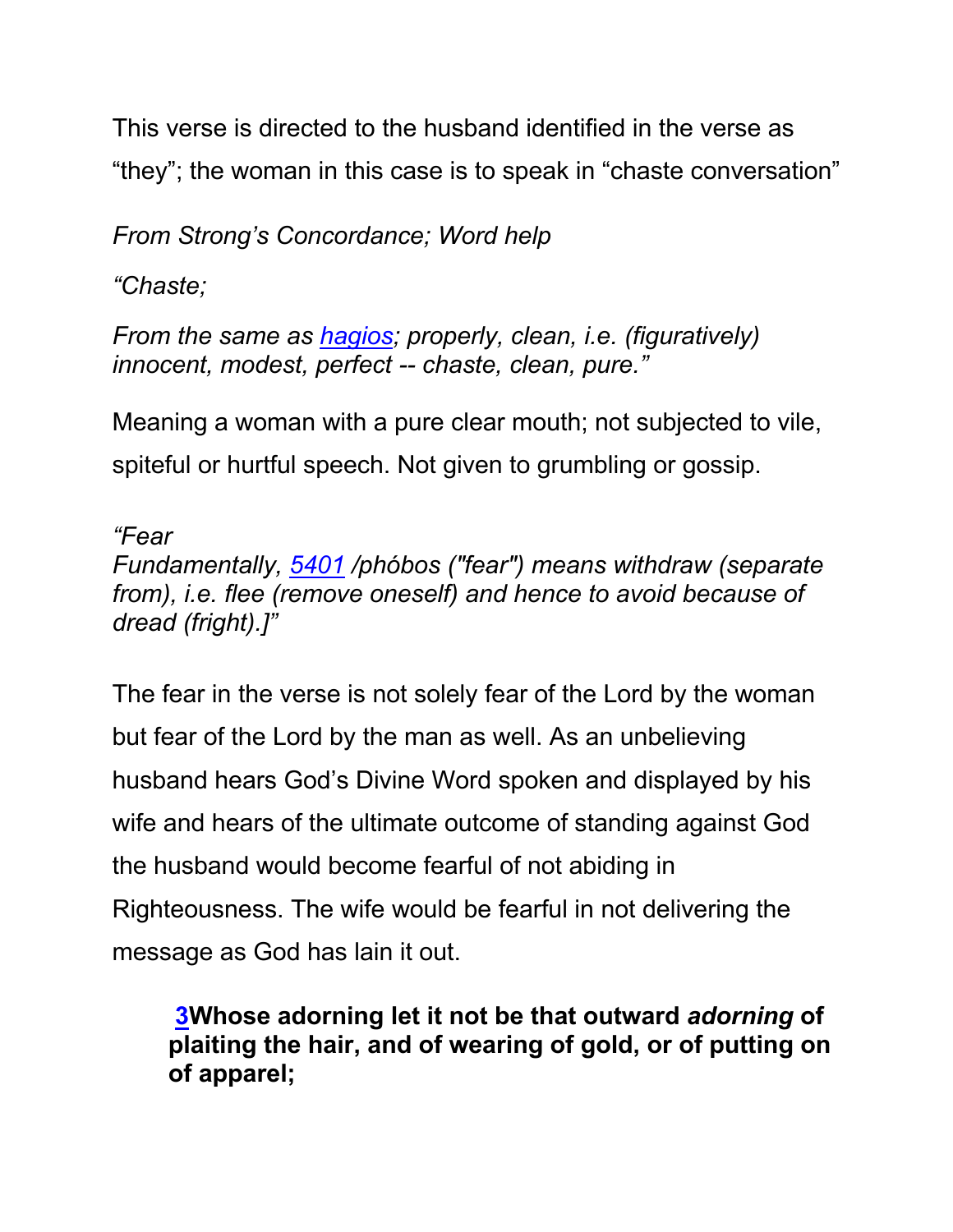The word "plaiting" means weaving or intertwining.

Our society has placed great importance on appearance, so the clothing, makeup and hair industry has exploded. It is this very thing that God warns about, but is often ignored. Each generation seems to have to reach new levels of unchaste or inappropriate dress or overall appearance. It is a distraction to both male and female in the eternity level of importance. The movement authored by Satan is now to blur the lines between male and female so it can be hard to tell what sex a person is. All in a Satanic effort to destroy human kind from within.

### **4But** *let it be* **the hidden man of the heart, in that which is not corruptible,** *even the ornament* **of a meek and quiet spirit, which is in the sight of God of great price.**

The hidden man of the heart would be the presence of Christ through the power of the Holy Spirit residing within the Believer

#### *Ephesians 3:16 That he would grant you, according to the riches of his glory, to be strengthened with might by his Spirit in the inner man;*

Often God uses the term "heart" to describe the essence of man and woman. To God it is the heart condition that matters. Just as other signs like Baptism and circumcision are outward signs of an inward belief, the **circumcision of the heart** is a spiritual event that recognizes God's authority over each person's life. It cannot be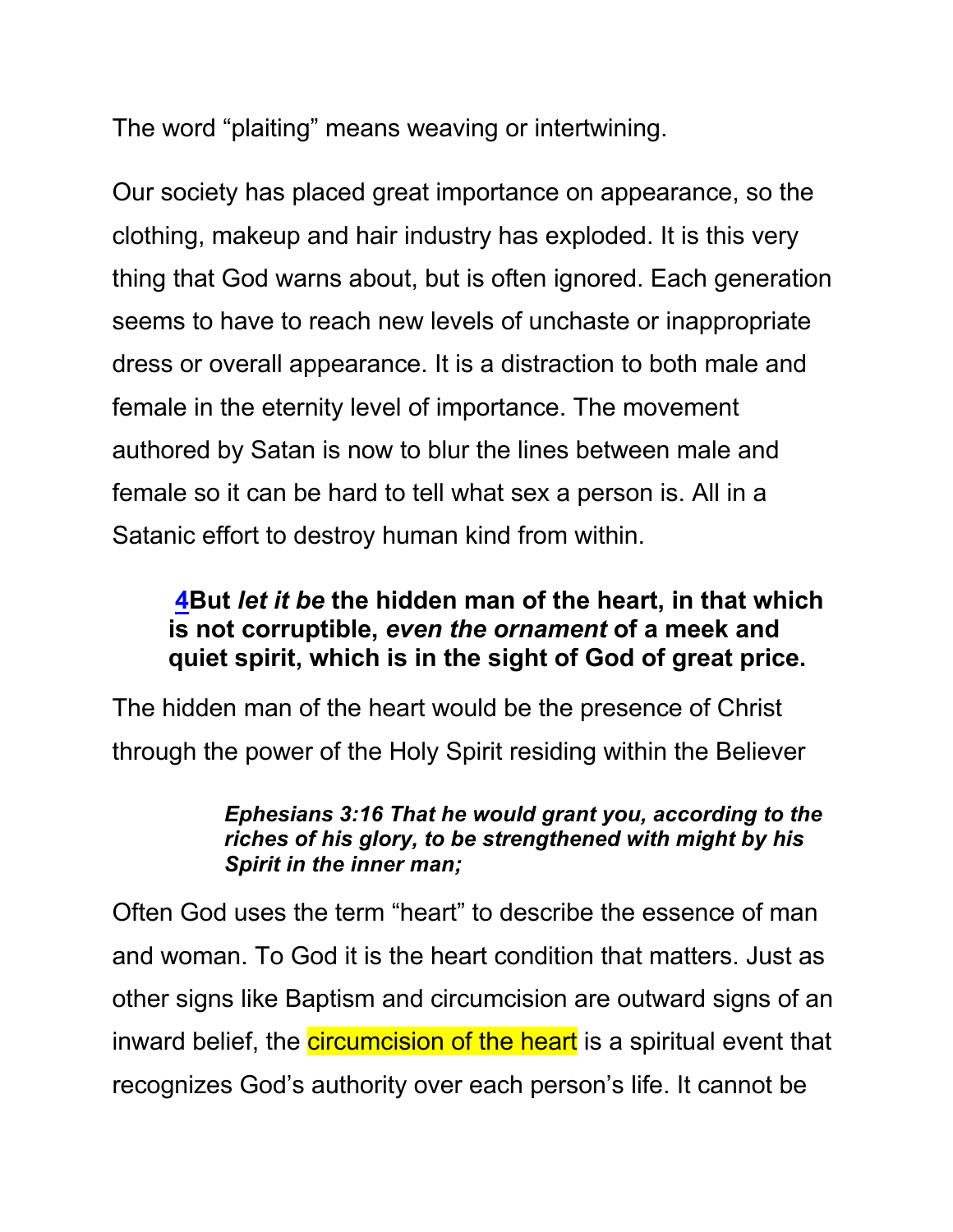seen like baptism or circumcision of the flesh, but it is just as real for the Believer and is evident to God.

The evidence of this circumcision of the heart is called out in verse 4;

#### **"a meek and quiet spirit, which is in the sight of God of great price"**

God continually searches within each of us for a "meek and quiet spirit". In God's eyes that becomes evident in being at peace and content in whatever condition we find our earthly existence.

Paul put it this way;

*Phillipians 4: 11Not that I speak in respect of want: for I have learned, in whatsoever state I am, therewith to be content. 12I know both how to be abased, and I know how to abound: every where and in all things I am instructed both to be full and to be hungry, both to abound and to suffer need. 13I can do all things through Christ which strengtheneth me.*

Meekness comes from understanding that we do not have the strength or wisdom within ourselves to live a Grace filled life. It only comes from allowing Christ to live through us. The Bible tells us to be "bold" in some things but in our relationship with God and other people we are to walk in a meek and contrite spirit.

### **5For after this manner in the old time the holy women also, who trusted in God, adorned themselves, being in**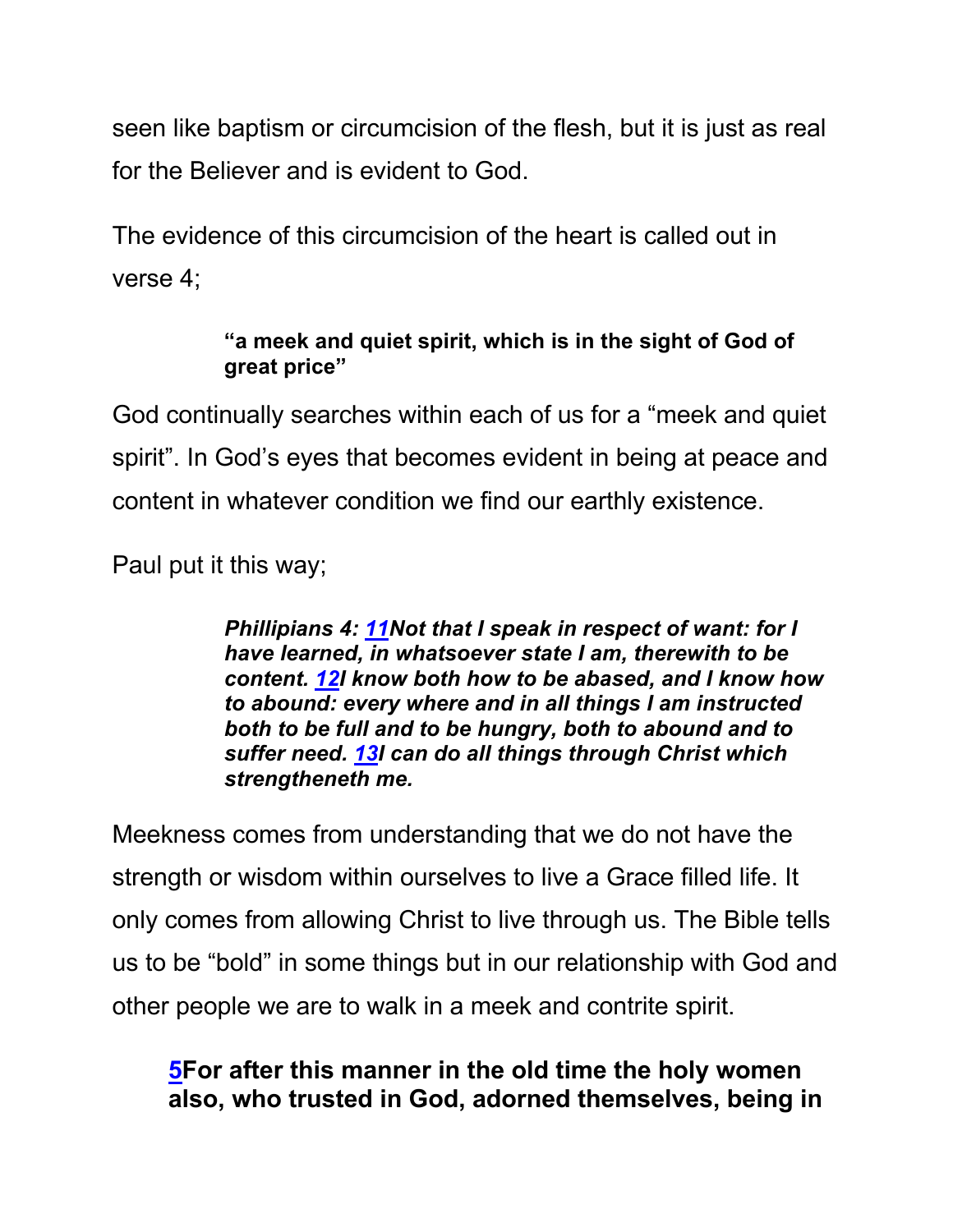**subjection unto their own husbands: 6Even as Sara obeyed Abraham, calling him lord: whose daughters ye are, as long as ye do well, and are not afraid with any amazement.**

We all know the stories of Sarah and Abraham; how at times they were both obedient to God and other times they were not obedient. If you'd like to study that I suggest you look for the results of obedience and the results of disobedience on both their parts. The world was blessed due to their obedience and cursed due to their disobedience. God extols the virtue of Sara in her obedience to her husband, but so very kindly leaves out Sara's disobedience, just like He Graciously leaves out our own disobedience that has been repented of.

### **7Likewise, ye husbands, dwell with** *them* **according to knowledge, giving honour unto the wife, as unto the weaker vessel, and as being heirs together of the grace of life; that your prayers be not hindered.**

God delineated several jobs each of the husband and wife team have.

This is a quote from Pulpit Commentary found in Biblehub.com

*"The apostle bids the husband, first, to give due consideration to his partner on the ground of her comparative weakness; and, secondly, to give her due honor as being an heir, like himself, of the grace of life. The disparity of the sexes was the cause of the degradation of woman among the heathen; Christianity makes it*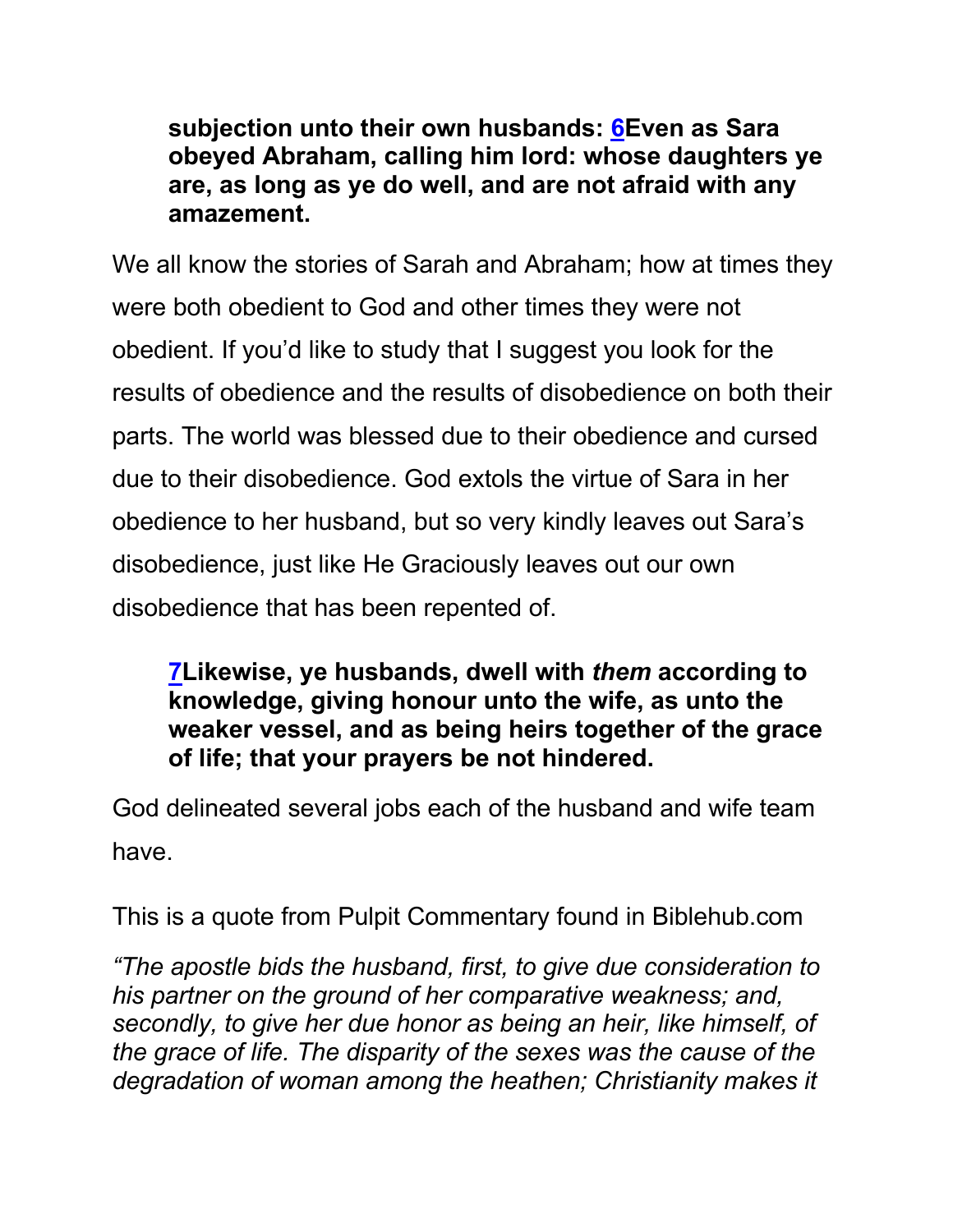*the ground of tender consideration. Christian love should abound in knowledge (Philippians 1:9); it should throw its softening light upon all the relations of life."*

Paul to the Philippians;

#### *Philippians in 1:9 And this I pray, that your love may abound yet more and more in knowledge and in all judgment;*

The unity of marriage is sacred by direction of God. It is the physical vision of unity between two people, equal and coheirs of Christ and all that means. It is not dominance of one over another marriage is a protective vessel that requires both parties to walk in obedience to God as the Temple of Jesus Christ.

# **November 1, 2020**

**Turn from Evil**

**8Finally,** *be ye* **all of one mind, having compassion one of another, love as brethren,** *be* **pitiful,** *be* **courteous: 9Not rendering evil for evil, or railing for railing: but contrariwise blessing; knowing that ye are thereunto called, that ye should inherit a blessing.**

Disagreements that originate within marriage can end in divorce if this caution is not followed by both. A word of discouragement, a word of anger a word of disrespect; we are all guilty of those and more in our marriages. Is it no wonder that the divorce rate within churches small (c) is equal or higher than that of the world? Why,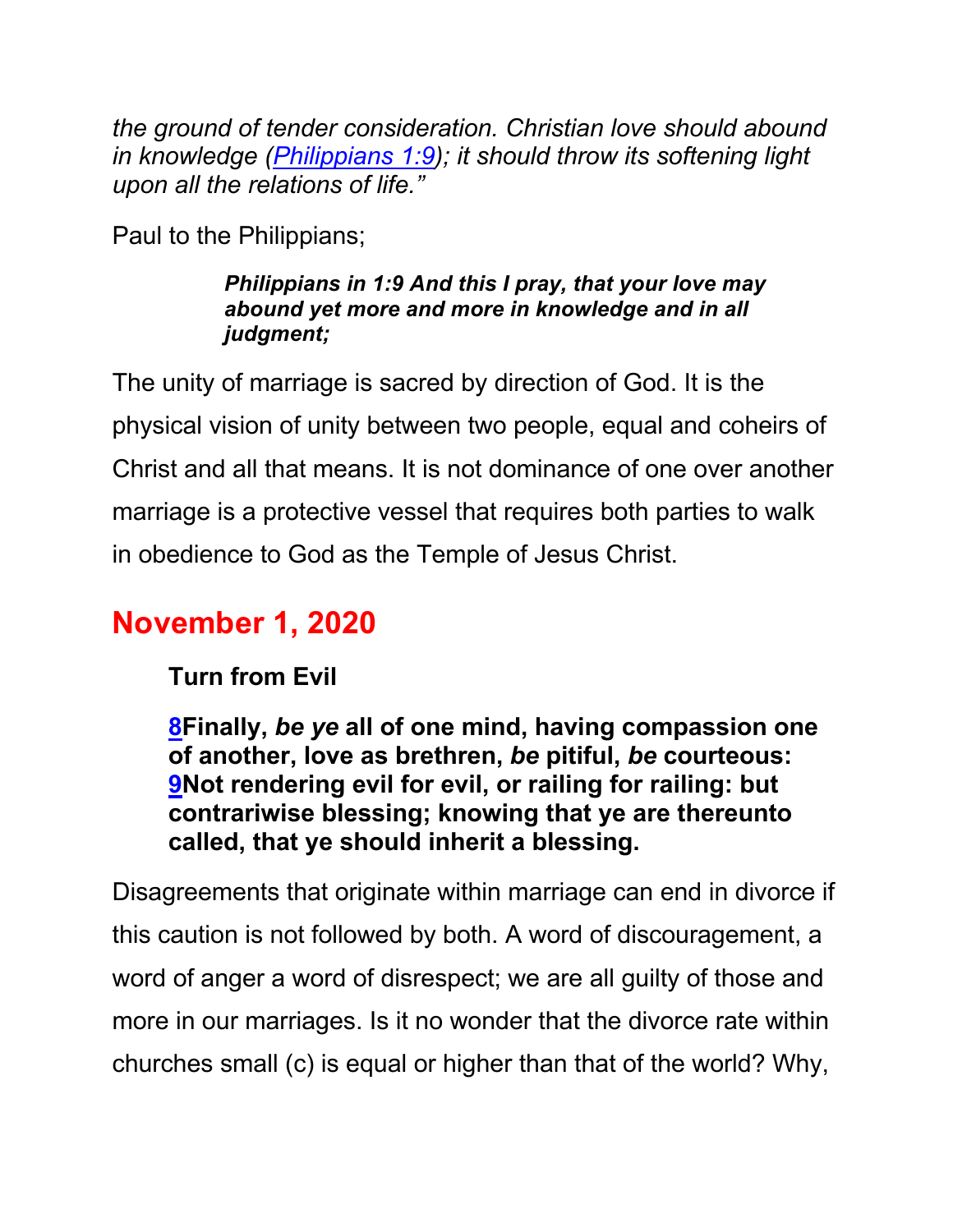how could that be? Simple, couples even those who claim to be believers refuse to follow this commandment form our Lord;

> *…be ye all of one mind, having compassion one of another, love as brethren, be pitiful, be courteous: 9Not rendering evil for evil, or railing for railing: but contrariwise blessing; knowing that ye are thereunto called, that ye should inherit a blessing.*

To break the essence of this verse down is as follows;

- 1. be of One mind
- 2. show Compassion one of another
- 3. Love as brethren
- 4. Be pitiful "respectful"
- 5. Be courteous
- 6. Not rendering evil for evil or railing for railing
- 7. But Blessing each other.

Seven things to do and not to do to the one whom God gave you and gave you too.

**10For he that will love life, and see good days, let him refrain his tongue from evil, and his lips that they speak no guile:**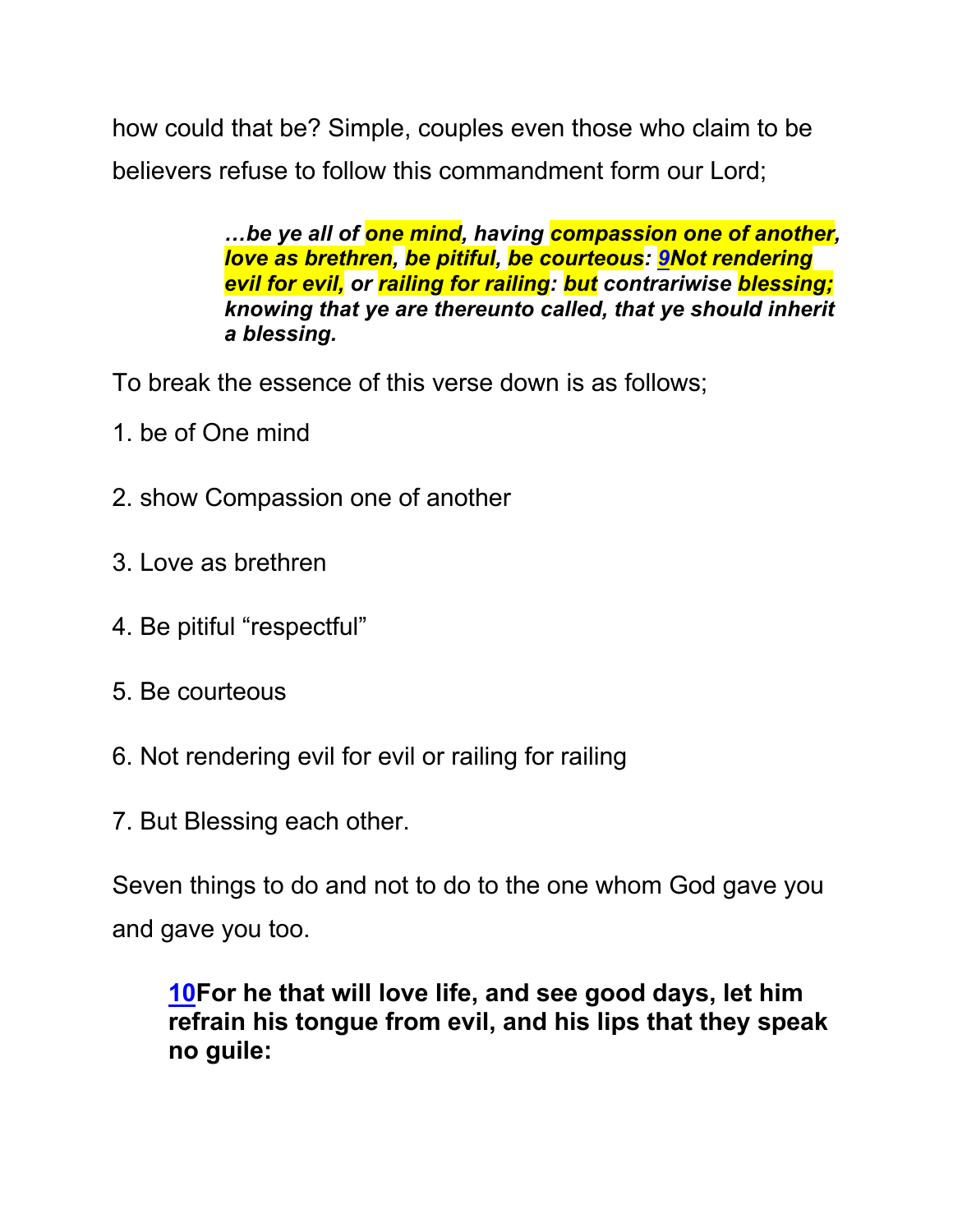For those who live long lives on this earth they are cautioned to control their tongues and be honest and righteous in their speech. It is not a formula to attain a long life here; it is a formula on how to walk out that long life to honor God.

### **11Let him eschew evil, and do good; let him seek peace, and ensue it.**

Eschew means to avoid. God is giving us a command here; avoid evil and do good. Always speak in a calm courteous manner seeking peace as much as you can in any given situation and "ensue" or follow after a peaceful life.

### **12For the eyes of the Lord** *are* **over the righteous, and his ears** *are open* **unto their prayers: but the face of the Lord** *is* **against them that do evil.**

God's "eyes" is a reference to God's Omnipresence IE All seeing Eye of the Lord. There is nothing beyond His vision or understanding. God states His benevolence is over the "righteous" and He hears the prayers of the "righteous".

God then gives the antithesis of His benevolence; with a "but". God's face is against those that do evil.

Many times, we find our prayers seem to hit a brick wall seemingly go unanswered; it can be due to sin in our lives; that is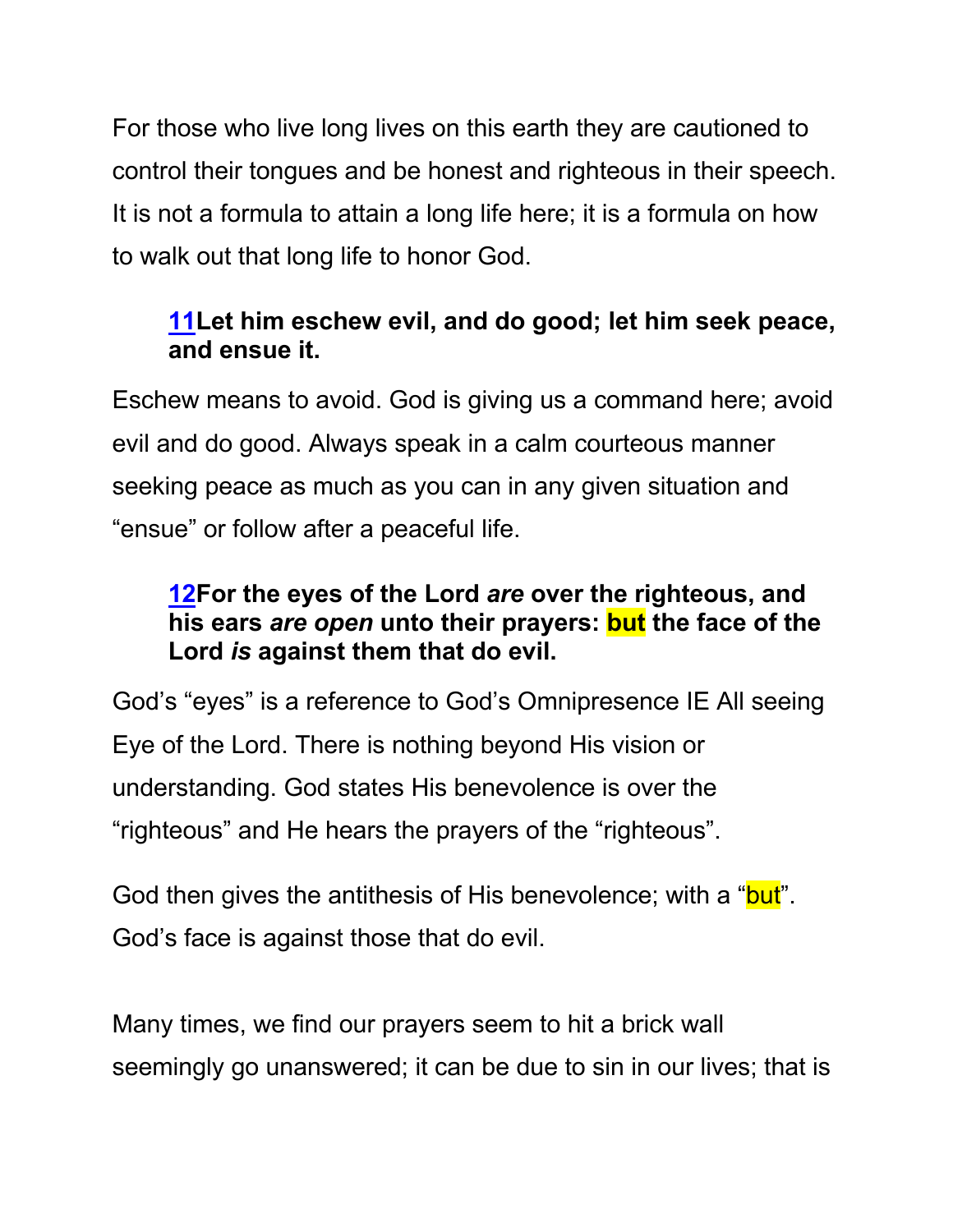the first place to begin to understand our unanswered prayers. Patience is another area that God wants us to learn especially when praying.

The other thing to keep in mind and we discussed this before; we were never given the authority to "rebuke" Satan as an example. If we find ourselves in a predicament of sin pushing against us, I believe it is folly to "rebuke Satan in Jesus Name". The example given by Michael the Arch Angel in;

#### *Jude 1:9 Yet Michael the archangel, when contending with the devil he disputed about the body of Moses, durst not bring against him a railing accusation, but said, The Lord rebuke thee.*

It is God that has the power over Satan, it is He that determines what Satan is allowed to do and not to do. So, in our prayer we need to seek His Will, we can tell Him what our heart is but, in the end, it is HIS WILL that will determine the end of a thing.

And remember, Satan is not omnipresent, he can be only one place at a time, he does have demons and other evil creatures but a Believers we do not worry about them, they are not allowed to touch a Believer. So, what accounts for those evil thoughts or outbursts of anger. Look no further than what we have allowed into our lives and our minds. God will renew our minds, but it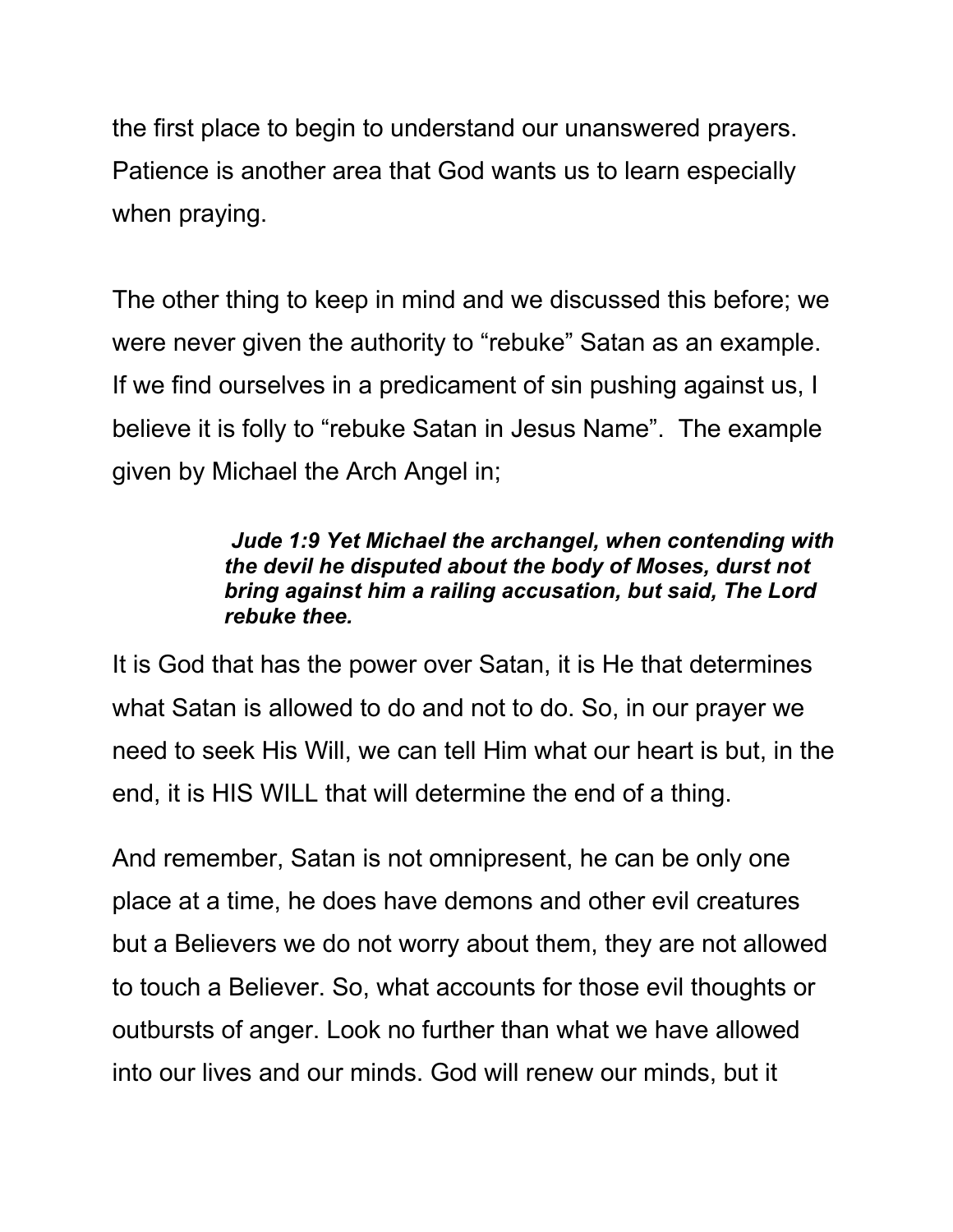takes an effort on our part to stop allowing garbage to enter our minds. The further we stay away from garbage in thought and vision the more renewed our minds become.

### **13And who** *is* **he that will harm you, if ye be followers of that which is good?**

Vs 13 is a question to the Believer asking; who can hurt you if you are followers of Good?

Precisely what was meant previously, Satan and his hordes are not allowed to touch believers or possess them.

From Strong's Concordance Word Help the word "good" is defined;

*"18 agathós – inherently (intrinsically) good; as to the believer, 18 (agathós) describes what originates from God and is empowered by Him in their life, through faith."*

Again, from vs 13 "good" is that which originates from God, so, if we are walking in obedience to God and doing that which He has asked us to do with a pure heart then we are operating in the "Good" category; operating under His protective covering. It is generally not based on what we think of as being good or doing good. It has to be based on what God says is Good.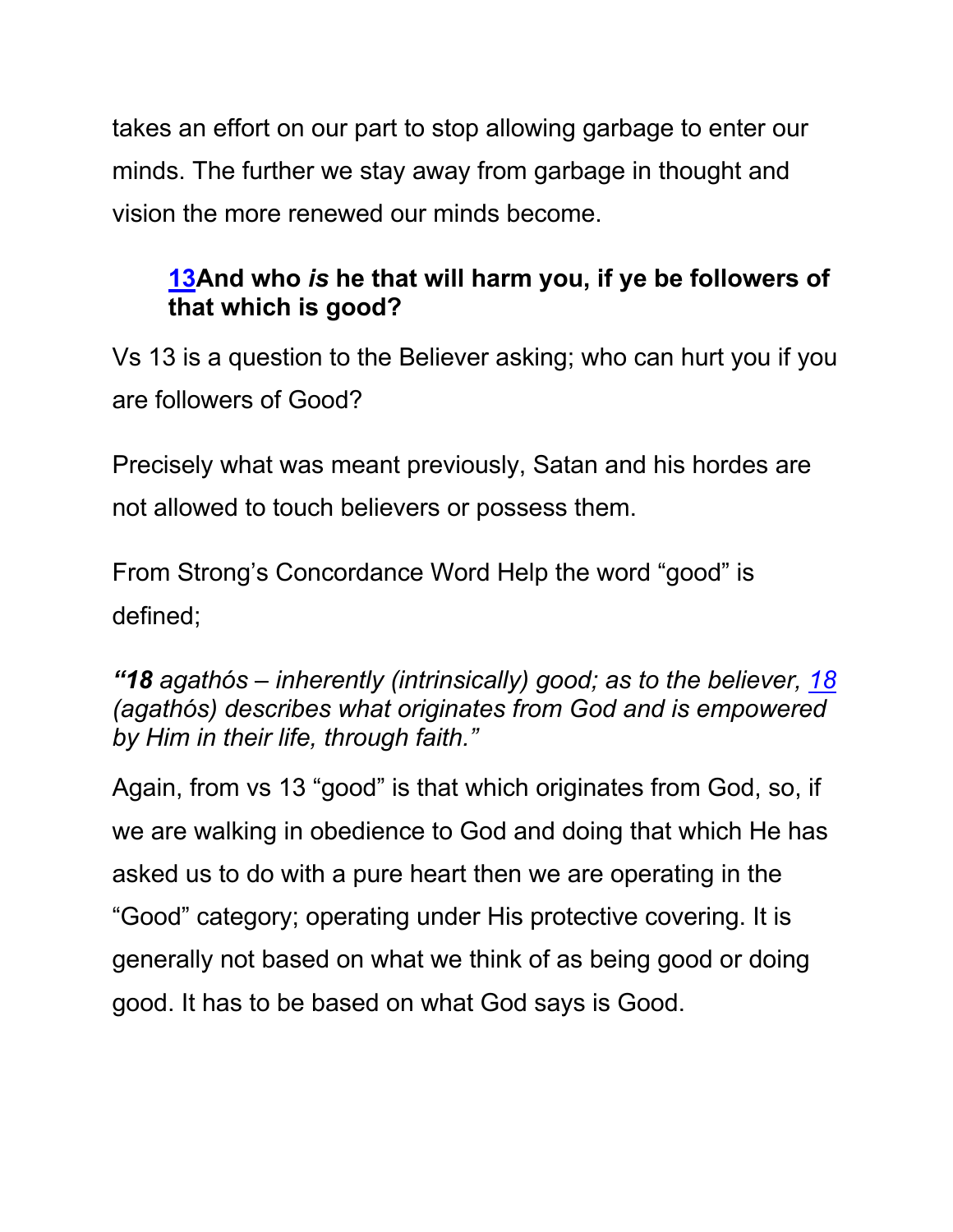The idea is and we all know that there are a lot of ways and a lot of people who can and will hurt us physically. God even cautions us to fear Him as opposed to Satan and those that choose to do evil to us.

#### *Matthew 10:28 And fear not them which kill the body, but are not able to kill the soul: but rather fear him which is able to destroy both soul and body in hell.*

God will always protect the believer's spirit/soul and preserve that spirit for eternity. The body is subject to all kinds of things that can cause death of the body, but do not fear.

> *Isaiah 50:9 Behold, the Lord GOD will help me; who is he that shall condemn me? lo, they all shall wax old as a garment; the moth shall eat them up.*

## **Suffering for Righteousness**

### **(Romans 6:15-23)**

### **14But and if ye suffer for righteousness' sake, happy** *are ye***: and be not afraid of their terror, neither be troubled;**

Believers from the beginning, after the resurrection, until today have suffered at the hands of men, governments and kingdoms and evil in spiritual realm. It is doubtful that any of us have personally suffered for the Kingdom or Christ in the sense that none of us have been threatened about our beliefs, at least yet. We live in the freest of all nations and a nation that though its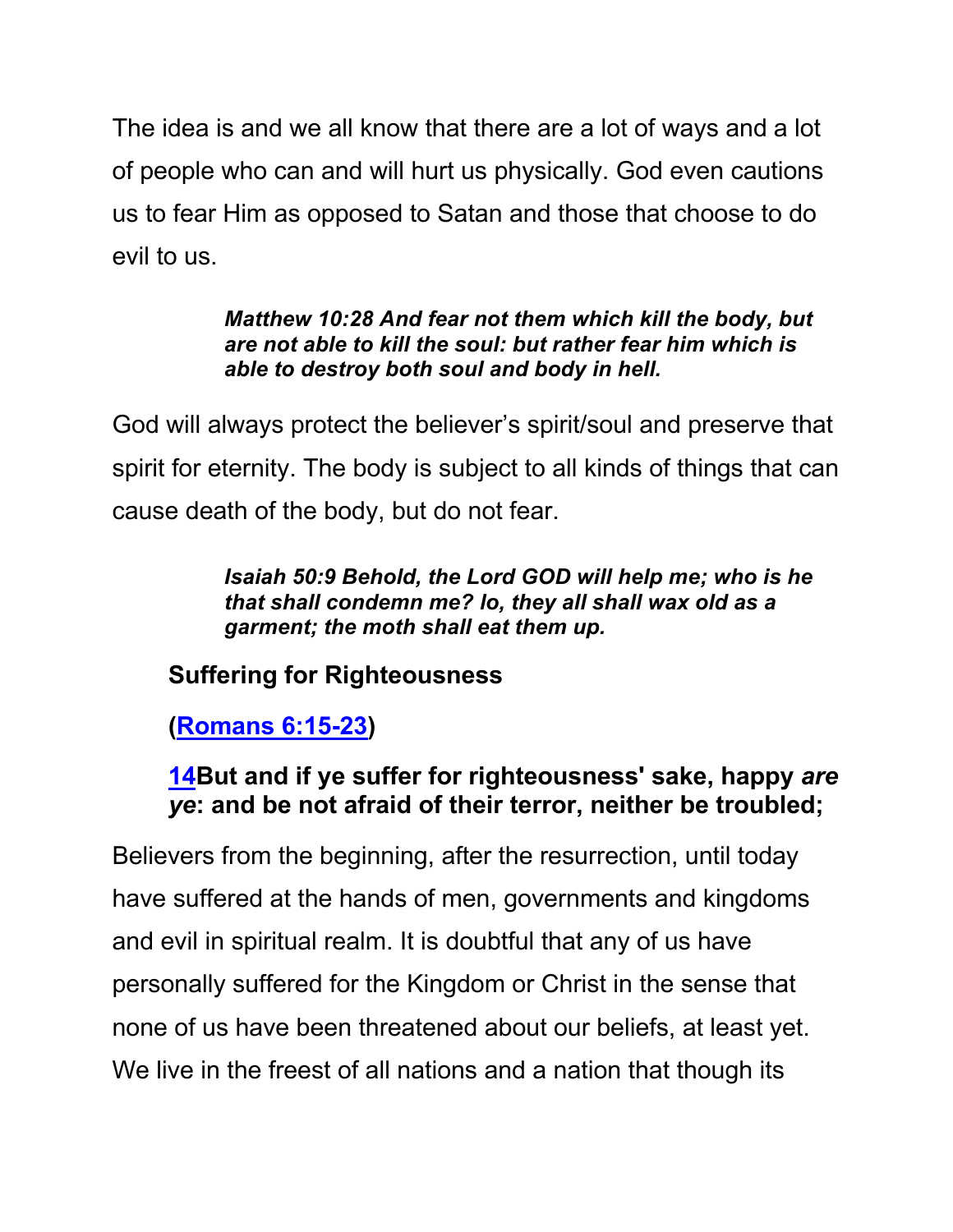founding documents elevates general "religion" as the first protected class. There is a time coming when that will no longer be true, Christianity in particular due to its True Believers will prefer death over renunciation. If we are alive at this point, that is when our Faith will be really tested.

Vs 14 gives us our commandment and promise;

*14But and if ye suffer for righteousness' sake, happy are ye: and be not afraid of their terror, neither be troubled;* 

Now God will tell us how to prepare for such an event;

**15But sanctify the Lord God in your hearts: and** *be* **ready always to** *give* **an answer to every man that asketh you a reason of the hope that is in you with meekness and fear: 16Having a good conscience; that, whereas they speak evil of you, as of evildoers, they may be ashamed that falsely accuse your good conversation in Christ.**

God directs us to four specific things;

1. Sanctify (dedicate) the Lord God in your hearts.

From Strong's Concordance the word "sanctify, or sanctified"

Transliteration: hagios Phonetic Spelling: (hag'-ee-os) Definition: sacred, holy Usage: set apart by (or for) God, holy, sacred.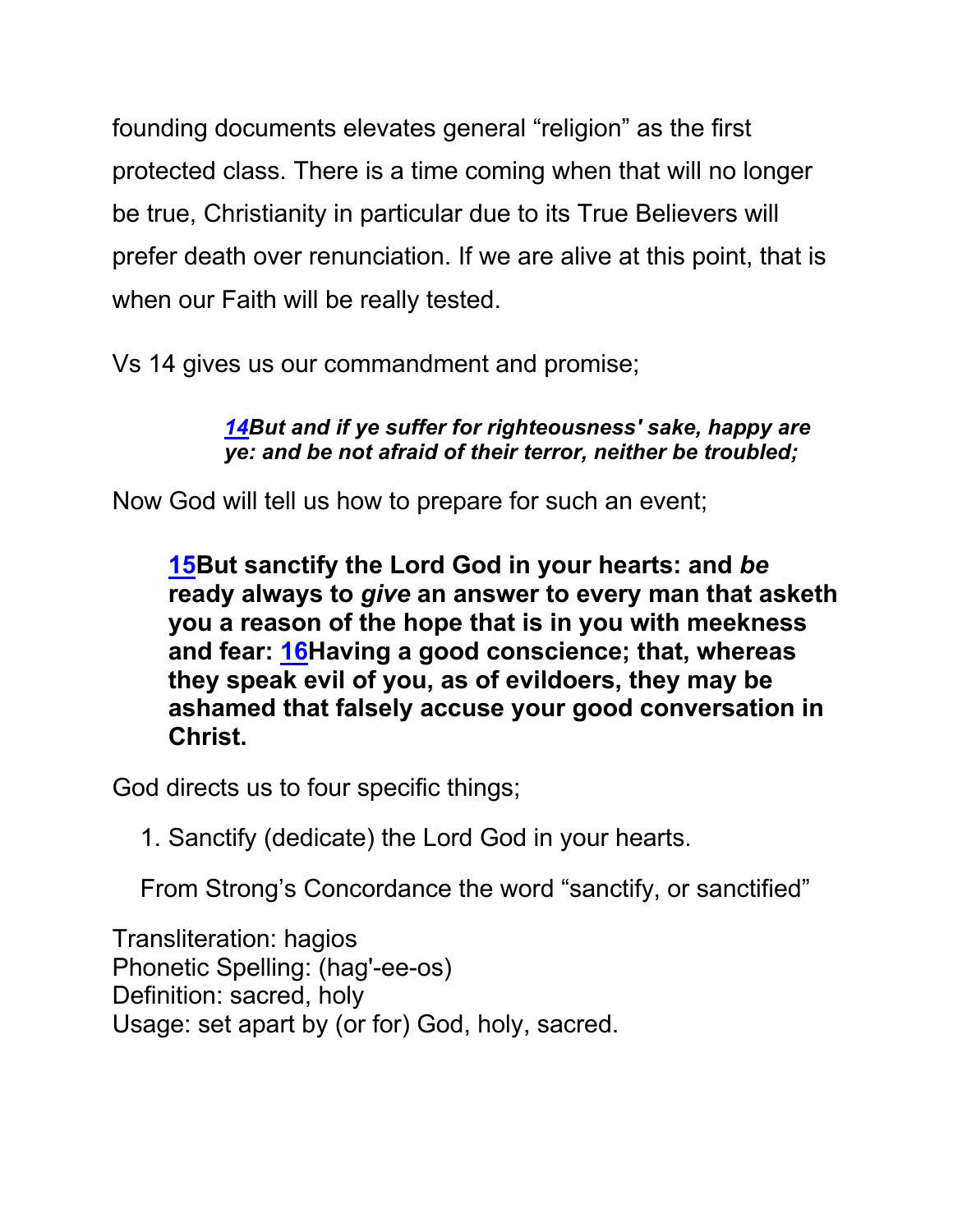As God is "Sanctifying" us, moving us daily closer to being like Christ we are set apart, we are to be different from the world we walk in. In the same manner in our hearts God wants us to Sanctify Him, set Him apart from all the other things in our lives to hold Him as the most Holy Thing in our lives.

- 2. Be ready to give an answer as to our Convictions to anyone that asks why you have hope in your hearts.
- 3. Do this with meekness and fear of God
- 4. Have a good conscience (walking in righteousness)

If we do these things, those that falsely accuse us may be convicted and ashamed that they falsely accuse us; of having a good, decent, conversation or (talk) with and about Jesus the Christ.

### **17For** *it is* **better, if the will of God be so, that ye suffer for well doing, than for evil doing.**

As we learned earlier what benefit is there to the Kingdom if we are punished for wrongdoing? However, if we are punished and we are innocent we are doing the Will of God in our suffering.

**18For Christ also hath once suffered for sins, the just for the unjust, that he might bring us to God, being put to death in the flesh, but quickened by the Spirit: 19By which also he went and preached unto the spirits in prison;**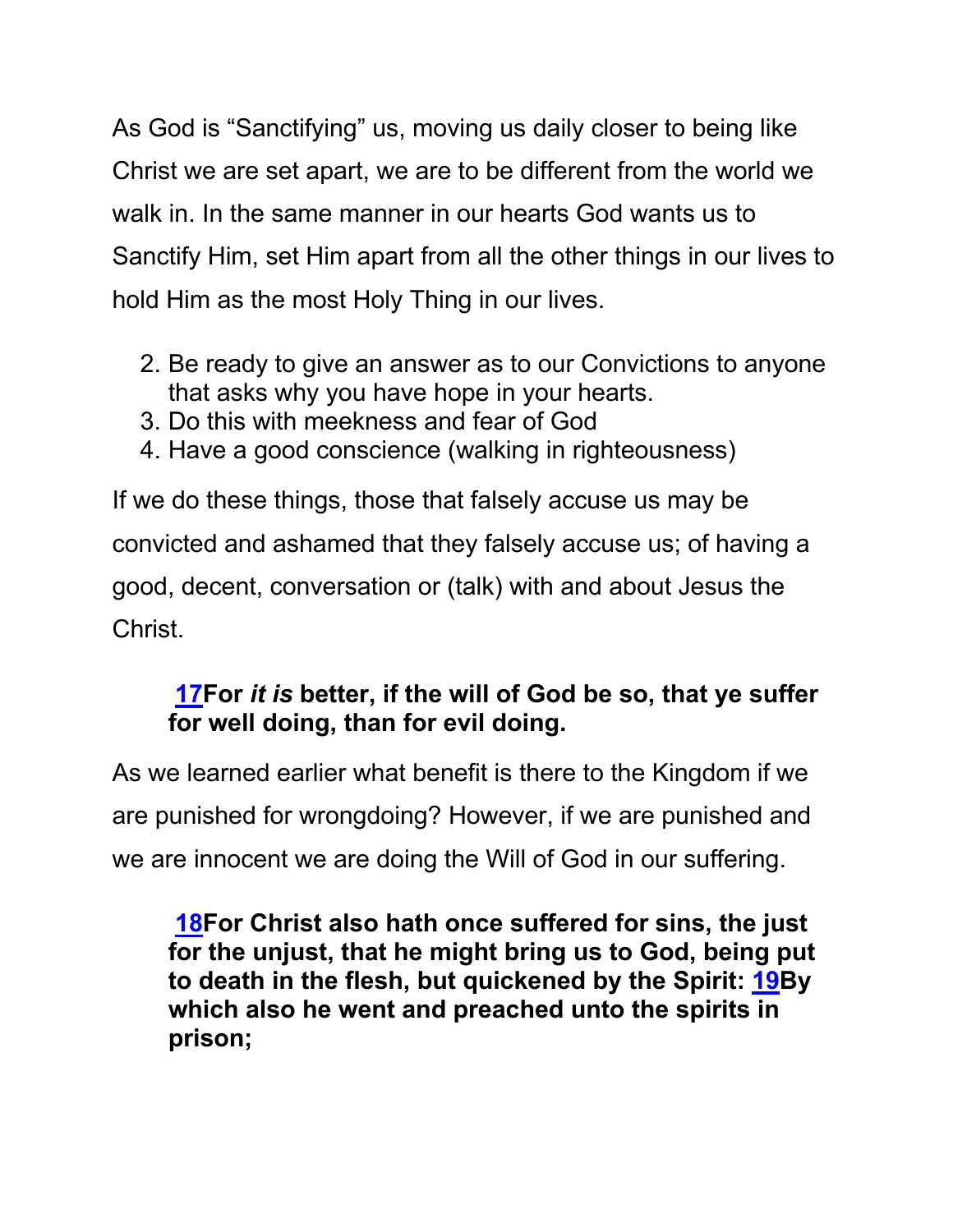None more innocent that Jesus yet He yielded to His Fathers Will over His own flesh's desire to escape the cross; He endured that pain and suffering for our sakes; the unjust, the sinner. He did that in order to bring us the Believers to God the Father. Vs 19 again tells us what Jesus was doing during the 3 days the tomb was sealed; He in His resurrected body made His way to the bosom of Abraham to those in Paradise to bring the Good News; the Gospel of Salvation to the captives those imprisoned in Paradise, and we are told that He led the captives free.

The next verse describes Noah and his family who were after the flood and death undoubtedly preserved in Abrahams bosom; Paradise awaiting the arrival of the Messiah and the Good News of Salvation through the Blood of the Lamb.

### **20Which sometime were disobedient, when once the longsuffering of God waited in the days of Noah, while the ark was a preparing, wherein few, that is, eight souls were saved by water.**

Today's population is about 7 ½ billion people on the earth. Mathematicians have calculated the earth's population pre-flood and have a varied possibility due to many unknowns such as war, famine, etc. Taking into account as many variables as possible the range of population pre-flood is between 1 and 40 billion lives. Out of that as vs 20 states; God saved 8 humans.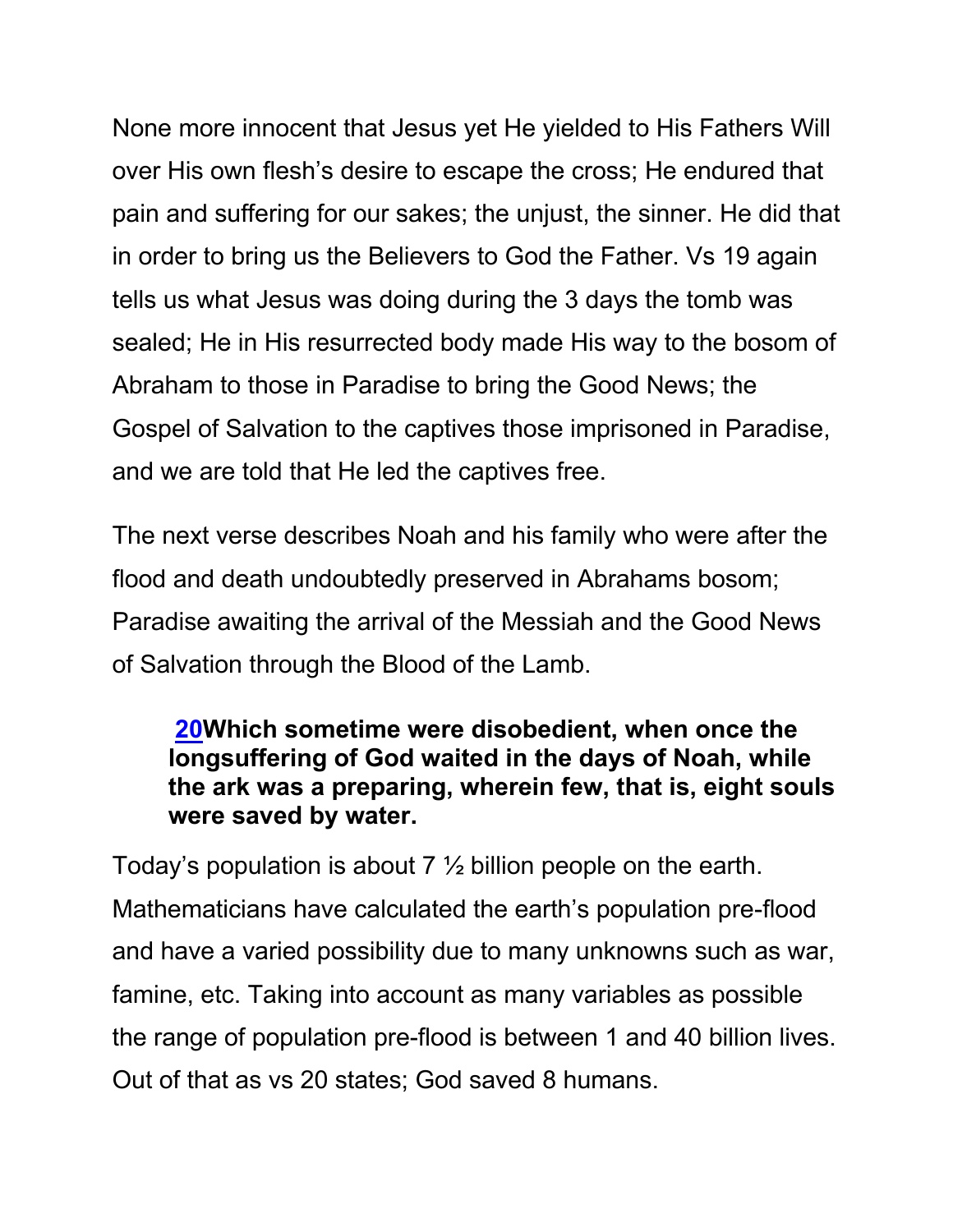God's patience with Noah and his family extended to between 100 and 120 years for them to build the ark. During that time the population was growing rapidly as was sin. God declared the hearts of men were wicked constantly. It strikes me that we are again entering that phase of human existence with the same can be said;

> *Genesis 6:5 "And GOD saw that the wickedness of man*  **was** *great in the earth, and* **that** *every imagination of the thoughts of his heart* **was** *only evil continually."*

### **21The like figure whereunto** *even* **baptism doth also now save us (not the putting away of the filth of the flesh, but the answer of a good conscience toward God,) by the resurrection of Jesus Christ:**

All translation of the Scripture potentially has some words added to make the translation readable and sensible. With that in mind I'd like to remove what apparently are some additional words in verse 21 and let's see how it reads.

#### *21The like figure whereunto baptism doth also now save us by the resurrection of Jesus Christ:*

The reason I want to point out the additional wording is due to the disagreement with some over the inherent value of Baptism. I would submit that Baptism has never saved anyone. Why, because it is a work and we are not saved by any work other than that work that Christ did on the Cross.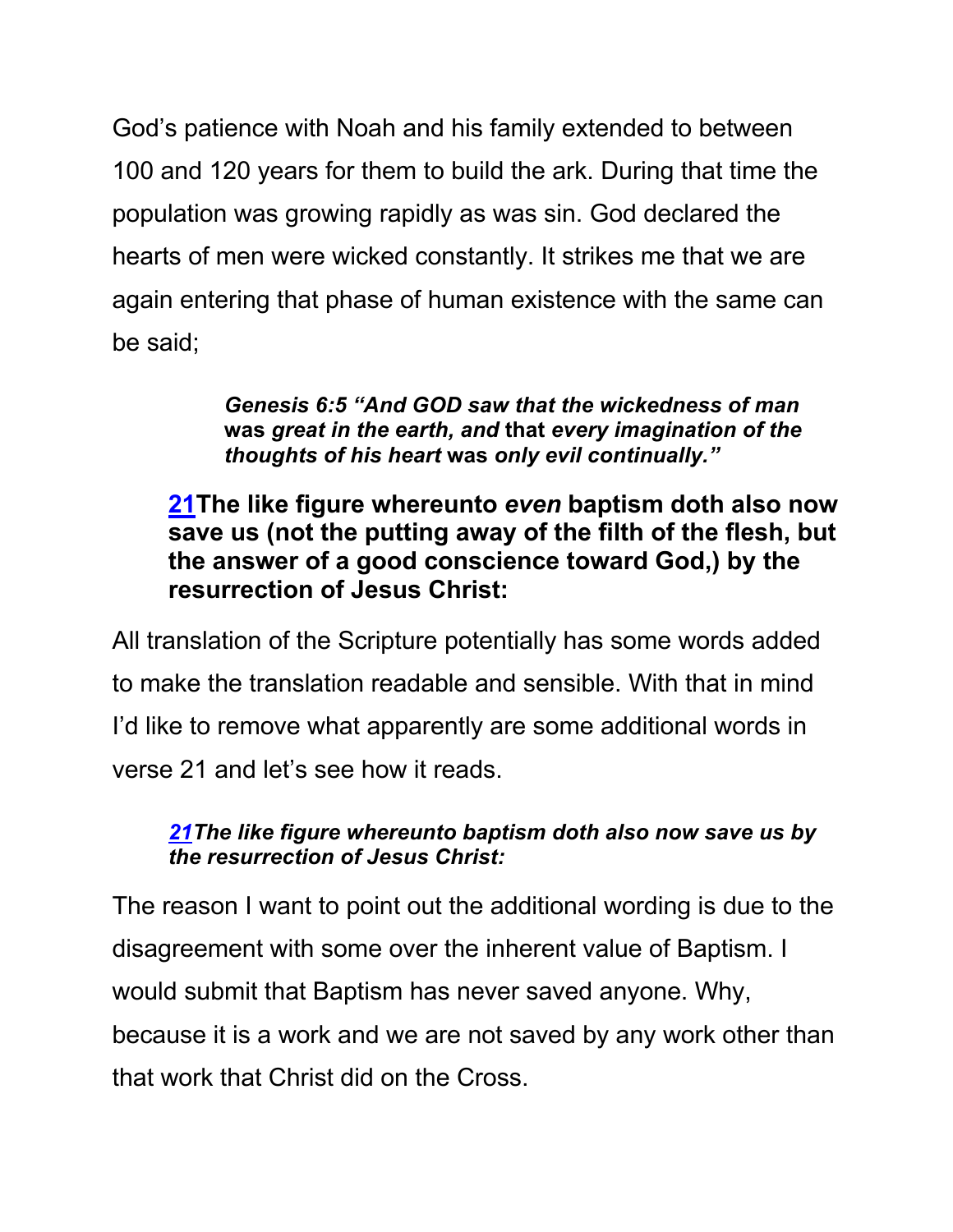#### *Ephesians 2: 8For by grace are ye saved through faith; and that not of yourselves: it is the gift of God: 9Not of works, lest any man should boast.*

Baptism is done out of an obedient heart as a demonstration of being buried with Christ and rising up out of the water as in a new birth; as a Born-Again Believer. Like the thief on the cross next to Jesus, he did not receive Baptism even though Baptism existed at that time IE (John the Baptist); how could the thief be baptized; he was nailed to a cross. But in that moment Jesus told him due to his faith that Jesus was the innocent Lamb that he the thief would be saved and that day he would be with Christ in Paradise.

We have talked before about a person dying and, on their death bed, asks Jesus into their heart to Save them. There is no time for Baptism they die; are they saved? Of course, they are, it is a heart matter and if they would have had time, they would likely have been obedient and been baptized. If you have not been baptized and you have already asked Christ into your heart you need to be obedient and be baptized, not for salvation but for a public declaration of obedience to God and allegiance to Christ. You can be baptized by another believer, there is no special pedigree for someone to baptize another other than it makes sense that the person baptizing you is a believer as well.